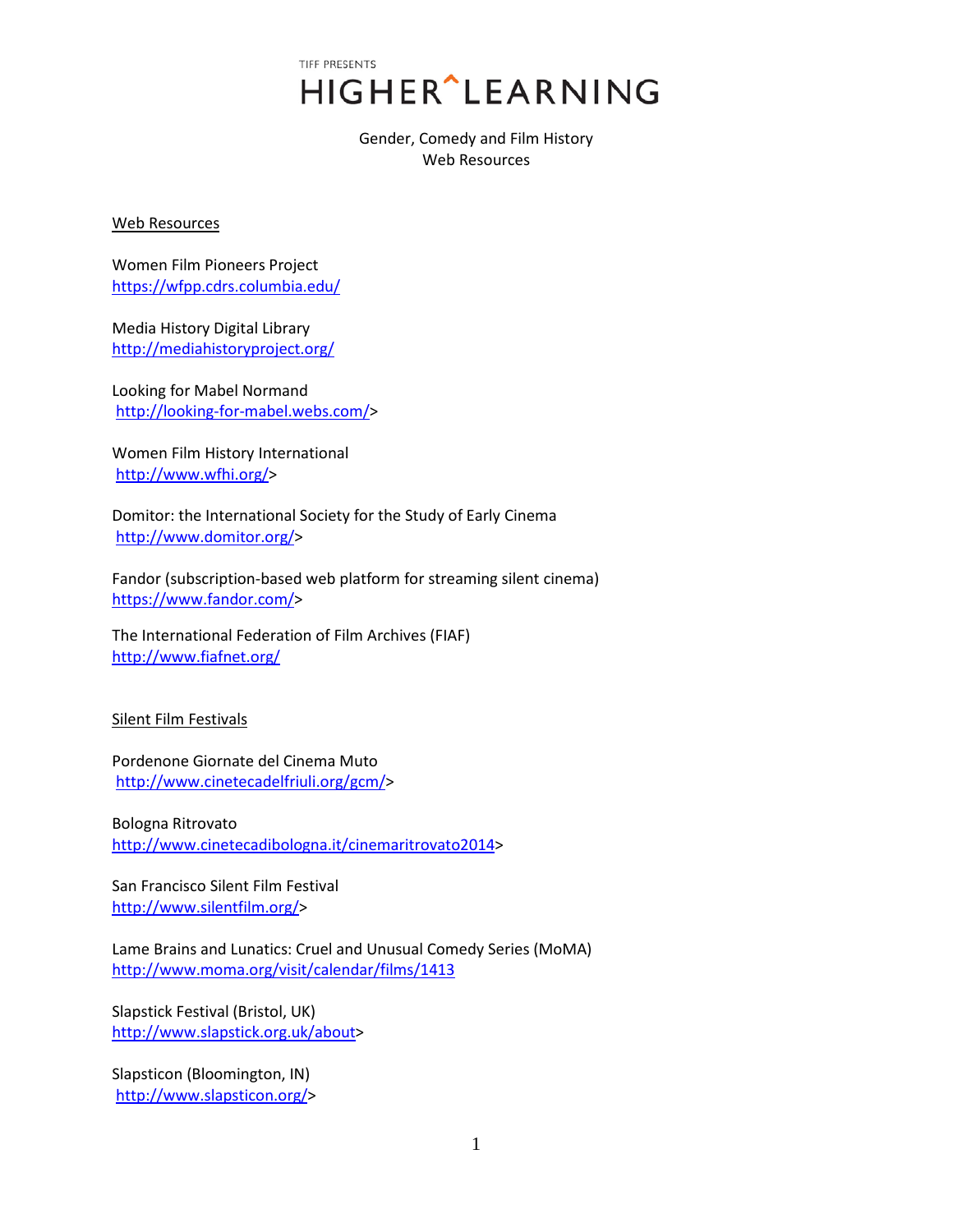TIFF PRESENTS HIGHER^LEARNING

> Gender, Comedy and Film History Web Resources

Moving Image Archives with Substantial Silent Film Holdings

British Film Institute National Archive <http://www.bfi.org.uk/archive-collections>

Cinémathèque Française <http://www.cinematheque.fr/>

EYE Film Netherlands <https://www.eyefilm.nl/en/collection/highlights>

George Eastman House International Museum of Photography and Film <http://www.eastmanhouse.org/>

Harvard Film Archive [http://hcl.harvard.edu/hfa/general\\_info.html](http://hcl.harvard.edu/hfa/general_info.html)

Library of Congress – Packard Campus <http://www.loc.gov/avconservation/packard/>

UCLA Film & Television Archive <https://www.cinema.ucla.edu/collections/explore-collections>

## DVD Collections

*Comic Actresses and Suffragettes, 1910-1914* (DVD + booklet curated by Mariann Lewinsky) [http://www.cinetecadibologna.it/edizioni/edobj\\_cento\\_anni\\_fa\\_comiche](http://www.cinetecadibologna.it/edizioni/edobj_cento_anni_fa_comiche)

*Crazy Cinematographe, 1896-1916* (2-disc DVD curated by Martin Loiperdinger) [http://www.edition-filmmuseum.com/product\\_info.php/language/en/info/p49\\_crazy-cin-matographe-](http://www.edition-filmmuseum.com/product_info.php/language/en/info/p49_crazy-cin-matographe--europ-isches-jahrmarktkino-1896-1916.html) [europ-isches-jahrmarktkino-1896-1916.html](http://www.edition-filmmuseum.com/product_info.php/language/en/info/p49_crazy-cin-matographe--europ-isches-jahrmarktkino-1896-1916.html)

*Comedy, Spectacle, and New Horizons* (NTSC) <http://www.worldcat.org/title/comedy-spectacle-and-new-horizons/oclc/49397070>

*Treasures III: Social Issues in American Film, 1900-1934* (National Film and Preservation Fund) <http://www.filmpreservation.org/dvds-and-books/treasures-iii-social-issues-in-american-film>

*Treaures V: The West, 1898-1938* (National Film and Preservation Fund) <http://www.filmpreservation.org/dvds-and-books/treasures-5-the-west>